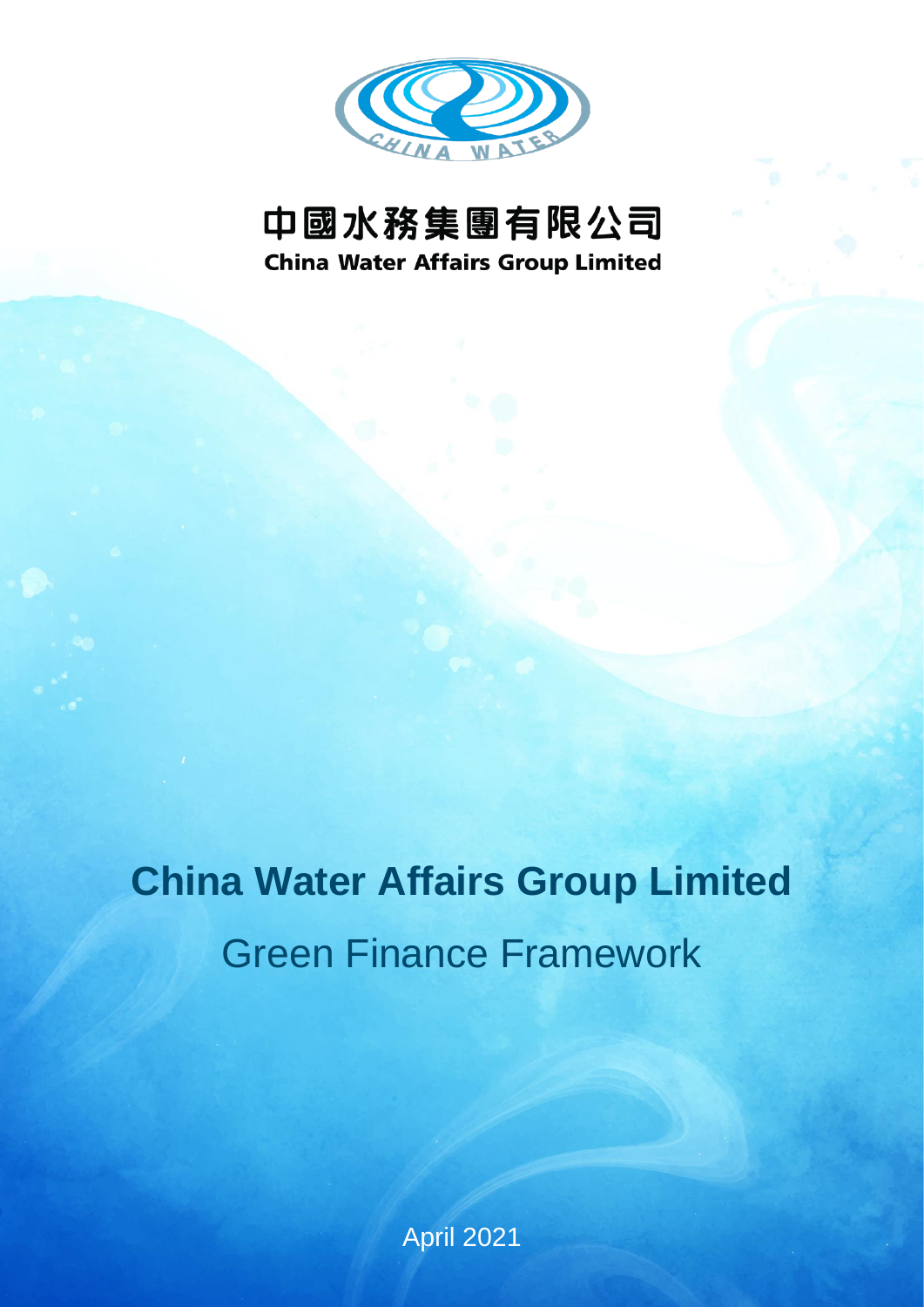#### **Overview of China Water Affairs**

China Water Affairs Group Limited ("CWA", and together with its subsidiaries, the "Group") is one of the largest publicly listed water utility companies in China with a unique focus on water supply business. It is headquartered in Hong Kong, with operations management centers in Beijing and Shenzhen. It is listed on the Main Board of the Hong Kong Stock Exchange (0855.HK).

CWA began its operation in the water sector in 2003 and enjoys exclusive rights in cities where it operates the water supply business. While CWA derives the majority of its revenue from its water supply business, which represents over 80% of revenue for the FY ended March 31, 2020, CWA is also vertically integrated across the water value chain, engaging in raw water supply and sewage treatment businesses as well.

As of September 2020, China Water Affairs owns a diverse portfolio across 62 cities in 14 provinces and 3 municipal cities in China, with a daily water supply and treatment capacity of more than 9.0 million cubic meters. Its water supply business has more than 5.6 million connected water meters used by its residential, industrial and other end users.

CWA has been included in the FTSE Environmental Opportunities Asia Pacific Index since 2009 and the first batch of Shenzhen-Hong Kong Stock Connect by HKEX in 2016. CWA has been awarded "2019 Best Infrastructure and Public Utilities Stock Company" at the Golden Hong Kong Stocks Awards.

#### **China Water Affairs' Sustainability Vision**

CWA takes "Water-oriented, Kindness to Society" (以水为本,达善社会) as its business philosophy. As a public utility provider, CWA fully recognizes that environmental improvement is the only option for businesses to achieve sustainable development.

China has become one of the signatories of the Paris Agreement and introduces an eco-civilisation development concept of "lucid waters and lush mountains are invaluable assets" (绿水青山就是金山银

 $\Box$ ). CWA is riding the wave and taking the lead to steadfastly implement its core strategies of urbanrural water supply integration and integration of water supply and drainage.

CWA is principally engaged in water supply and sewage treatment, which is inherently eco-friendly. In recent years, with the implementation of the strategies of urban-rural water supply integration and integration of water supply and drainage, the Group's environmental value chain has been further extended.

In addition, the Group is committed to developing its direct drinking water business to create a healthy water consumption model and to reduce the consumption of plastic bottles, in an effort to alleviate the "white pollution" plaguing the planet.

#### *Facilitate Urban-rural Water Supply Integration*

Supply of safe drinking water in rural areas represents an important indicator of the improvement of quality of life of those residents and the improvement of the ecological environment. It is also the fundamental for the construction of a lively village. With the aims to provide a safe solution for drinking water in rural areas, strengthen the construction of rural water supply infrastructure, enhance the quality of water supply services, and promote the revitalisation of rural areas and urban-rural co-development, the Group comprehensively implements the strategy of urban-rural water supply integration with standardized planning and consideration of local conditions.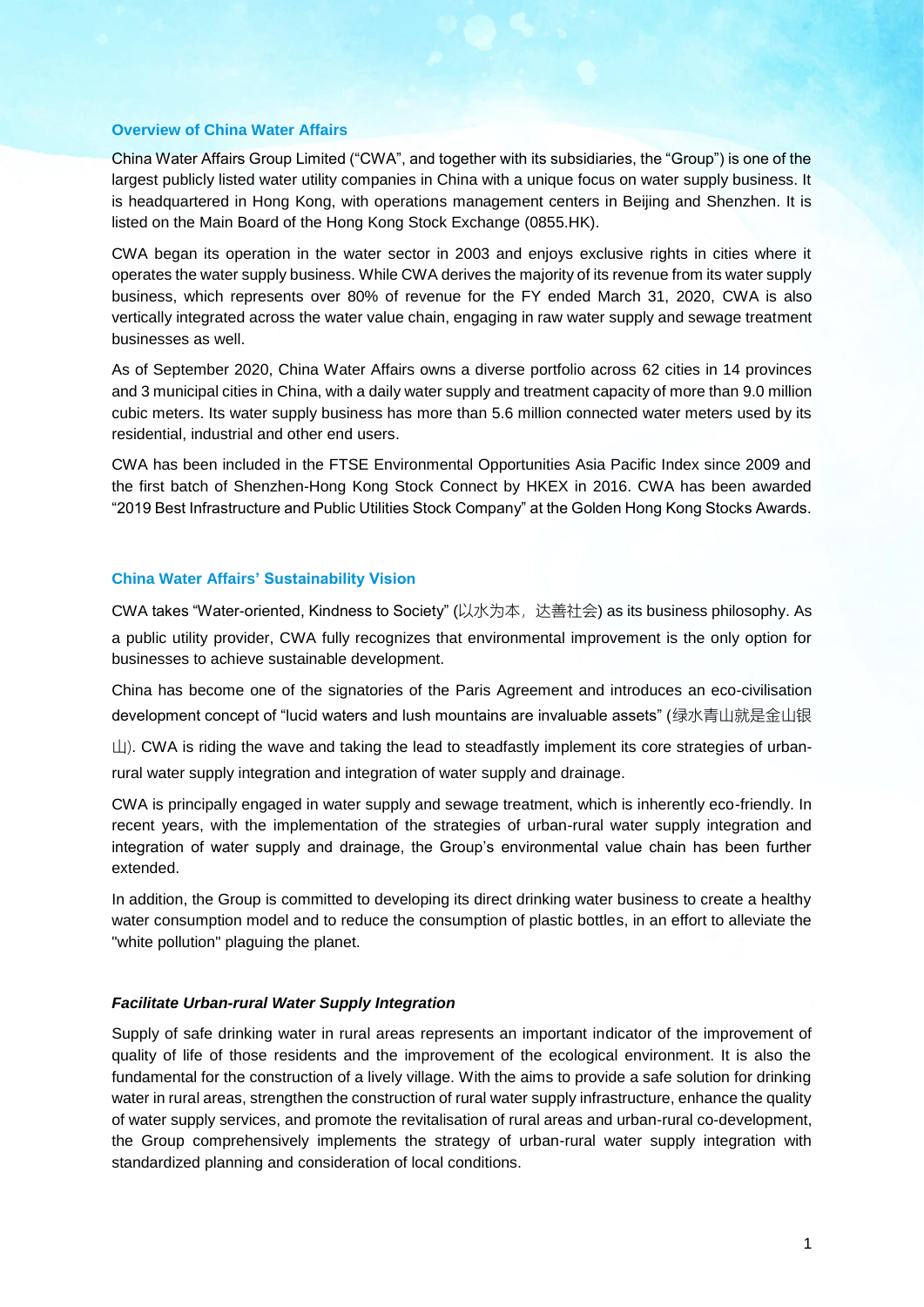Based on the extension of urban water supply pipelines and large-scale water supply projects, the urban-rural water supply system is supplemented by small-scale centralised water supply projects and discrete water supply projects, in order to achieve full coverage and the sharing of quality water supply between urban and rural areas.

# *Dual Water Supply - Providing the Best Direct Drinking Water in the PRC*

The Group has been committed to developing its environment-friendly and people-oriented dual water supply business, with the aim of enabling more people to enjoy healthy and quality water without consuming bottled water.

The Group has established direct drinking water businesses in 31 cities and invested in more than 200 direct drinking water projects, serving a population of 680,000. In the future, the Group will go beyond the regions with present water supply projects and deploy its dual water supply business nationwide to further promote the benefits to environment brought by direct drinking water.



#### *Water Improvement for the Good of All – Reduce Environmental Impact of Wastewater*

The scarcity of water as a natural resource needs no further explanation. Sewage treatment not only improves the ecological environment, but also recycles and reuses the water resources, which is of great significance to the sustainable development of businesses, society and even mankind. The Group continuously processes its wastewater effectively to minimise its environmental impacts.

Meanwhile, the Group also upgrades and improves its sewage treatment plants. The majority of the plants comply with the First Grade A under the Pollutant Discharge Standards for Urban Wastewater Treatment Plants (GB18918-2002). All of the sewage treatment projects are equipped with effluent monitoring systems, which are capable of recording effluent quality data in a timely and reliable manner.

# *Drain the Swamp - Operation and Maintenance of Urban Drainage Network*

Within the Group there are professional providers of operation and maintenance for urban drainage network. With our flexible mechanisms, efficient management, capable teams and extensive experience, the Group has established a scientific and systematic operation and maintenance system and management model for its urban rainwater and sewage pipeline network, which has continuously increased the operational efficiency of the drainage pipeline network and significantly improved the urban landscape and water environment quality in the region.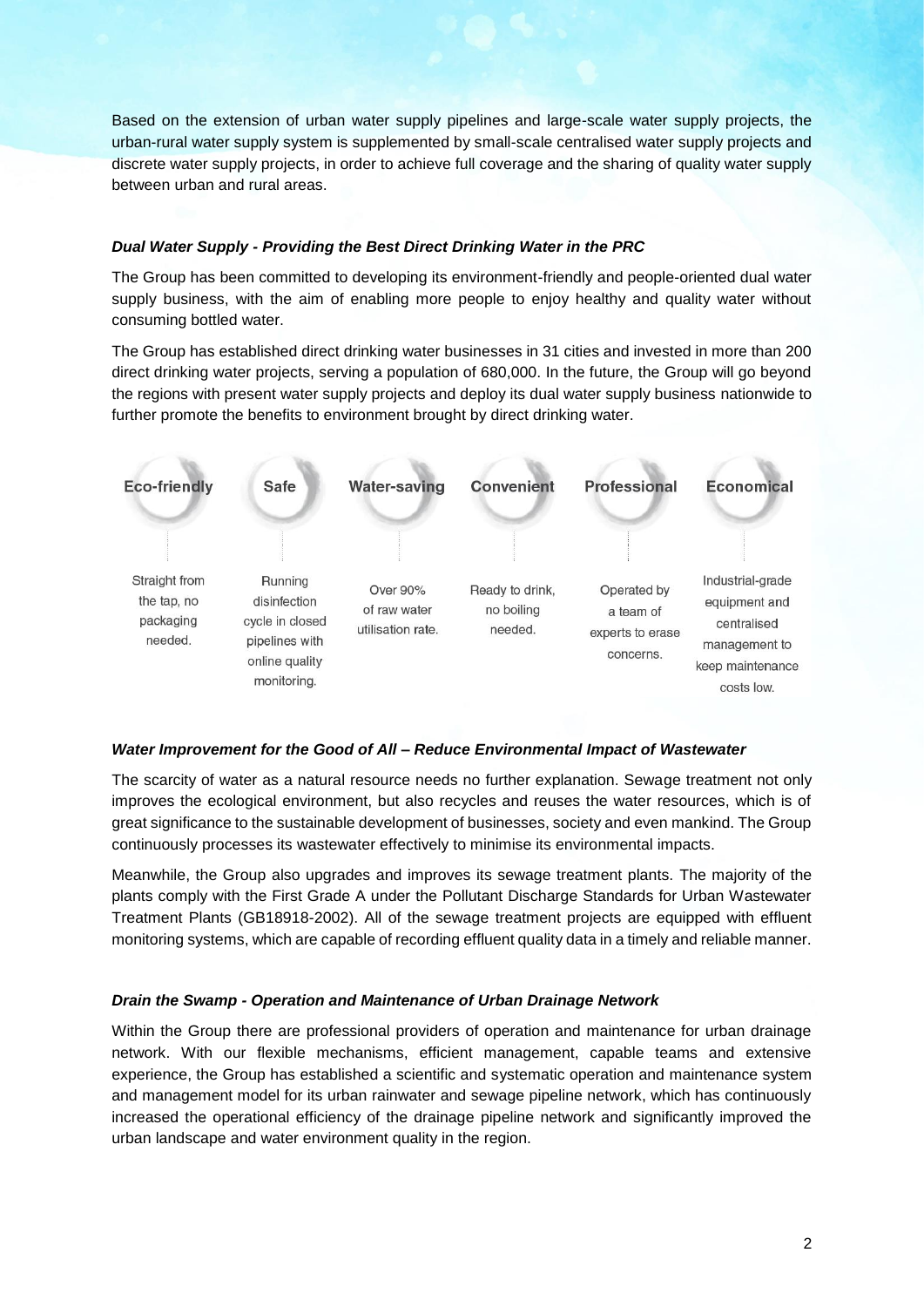# *Energy-saving and Reduce Emissions - Enjoying Crystal-clear Water and Blue Sky Together*

As a public utility provider, the Group always regards energy-saving and emission reduction as key issues of its operation and management, which are strictly implemented in its daily operations.



Improve resource utilization efficiency and reduce energy and material consumption.  $\overline{\Omega}$ Approaches: Carry out energy-saving improvement to pump station, optimise water treatment process, reduce pipeline leakage

Continuous application of the environmental protection strategy of integrated prevention to our production processes and services to eliminate pollutants before their generation. Approaches: Photovoltaic power generation, solar-powered hot water supply, green construction

Emphasise the contribution of the production process to the people, environment and society.  $\cdot \circ$ Approaches: Develop direct drinking water business, green office

#### **China Water Affairs's Green Finance Framework**

This Green Finance Framework ("GFF" or the "Framework") has been developed to detail how the Group and its subsidiaries intend to issue Green financing transactions ("GFT") to fund projects and developments that will deliver environmental benefits to support CWA's business strategy and green and sustainability vision, particularly those related to improving the environmental performance of buildings, landscapes and the communities in which they are located, as well as the health of their respective users.

GFTs may issue bonds, loans and other debt-like financing products where an equivalent amount to the net proceeds are applied to eligible green projects ("Eligible Green Projects") as defined in this Framework.

- Bonds issued under the Framework will be aligned with the ICMA Green Bond Principles 2018 ("GBP") or as they may be subsequently amended.
- Loans issued under the Framework will be aligned to the LMA / APLMA / LSTA Green Loan Principles 2021 ("GLP") or as they may be subsequently amended.
- Other forms of financing may conform to other well-established green or sustainable finance principles as may have been established at the time.

GFTs do not place restrictions on the tenor and currency and can include other terms and conditions including covenants, to reflect the financing strategy and plans of CWA as well as the outcome of the commercial discussions between the Issuer/Borrower and Manager/Arranger/Lender.

GFTs may be issued in any jurisdiction and market reflecting CWA's current and future business needs.

Each GFT will adopt procedures for managing (1) Use of Proceeds (2) Project Evaluation and Selection (3) Management of Proceeds and (4) Reporting, as set out in the Framework. This Framework may be updated to ensure continual alignment with market practices, emerging standards and classification systems.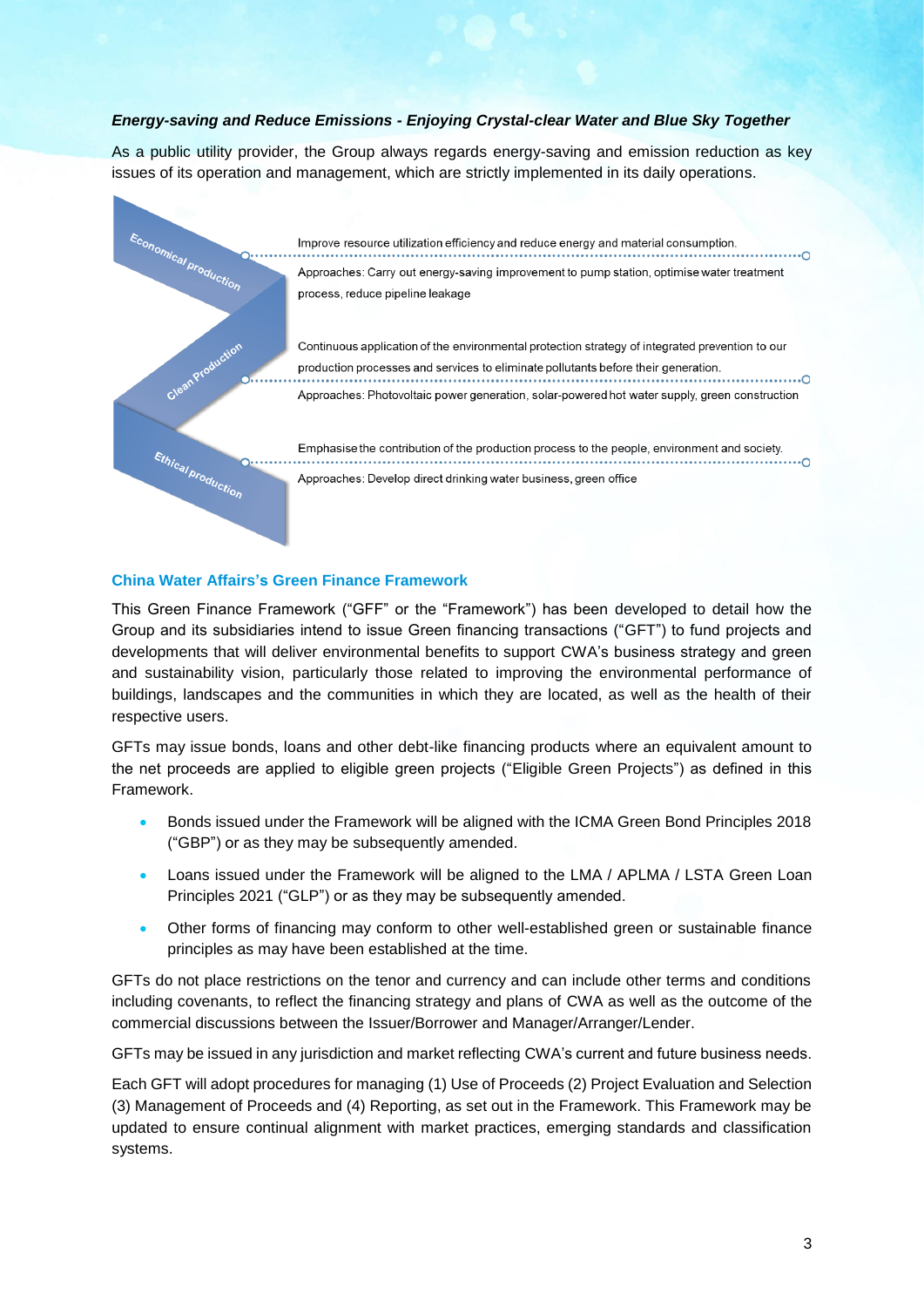# *I. Use of Proceeds*

An equivalent amount to the net proceeds from each GFT will be used exclusively to finance or refinance, in whole or in part, the acquisition, construction, development or upgrade of new or existing Eligible Green Projects that meet one or more of the following categories of eligibility as recognised in the GBP/GLP. Refinancing of Eligible Green Projects will have a look-back period of no longer than 36 months from the time of issuance. CWA is committed to fully allocate the net proceeds of each GFT on a best effort basis within 24 months of issuance.

The Eligible Green Project categories that may be utilised under the Framework, together with associated selection criteria ("**Eligibility Criteria**") are set out below.

| <b>Eligible Green</b><br><b>Project Categories</b>              | <b>Eligibility Criteria &amp; Examples</b>                                                                                                                                                            | <b>UN SDG Mapping</b>                |
|-----------------------------------------------------------------|-------------------------------------------------------------------------------------------------------------------------------------------------------------------------------------------------------|--------------------------------------|
| <b>Sustainable Water</b><br>and Wastewater<br><b>Management</b> | • Expenditures related to construction,<br>upgrades,<br>renovations or improvements of water supply and<br>wastewater related facilities, infrastructure or systems,<br>including but not limited to: | <b>CLEAN WATER</b><br>AND SANITATION |
|                                                                 | Water supply plants, pumping stations and<br>distribution network to<br>increase<br>efficiency,<br>accessibility of water delivery system, improve water<br>quality and reduce water leakage          | <b>9 INDUSTRY, INNOVATION</b>        |
|                                                                 | Water monitoring systems to detect water leakage<br>Drainage pipeline network and sewage treatment<br>plants to reduce pollution                                                                      |                                      |
| <b>Renewable Energy</b>                                         | • New or existing investments in or expenditures on<br>renewable energy production units. Renewable energy and<br>energy storage projects can include solar and wind projects                         | FFORDABLE AND<br><b>CLEAN ENFRGY</b> |

# Exclusionary Criteria

The following sectors and activities will be excluded from Eligible Green Projects:

- Sectors which are prohibited by laws and regulation in China, such as child labour, gambling industry, adult entertainment and corporations which are in association with illegal activities
- Hydro power with installed capacity >20MW
- Nuclear energy
- Coal based energy generation and distribution infrastructure for such energy
- Activities which are in relation to hazardous chemicals and radioactive substance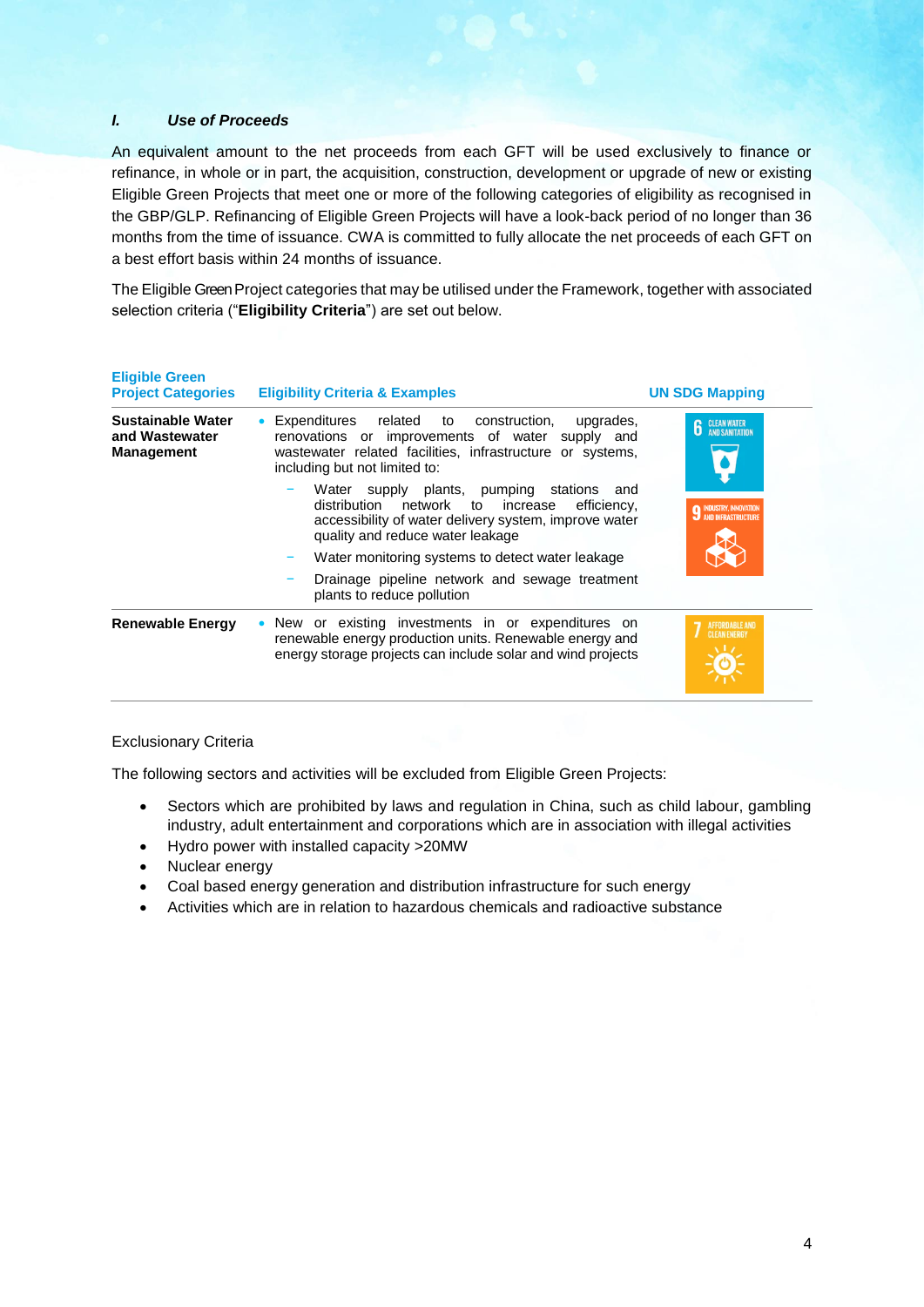# *II. Project Evaluation and Selection*

CWA imposes strict environmental and risk management policy during its normal course of business.

The Eligible Green Projects are identified and selected via a process that involves participants from various functional areas. Environmental Social Management System Working Group ("EWG") has been set up, composed of the senior members including General Manager and representatives from various departments.

EWG will meet at least every 12 months to discuss and select eligible green projects according to the Eligible Green Projects defined in this Framework. The shortlisted projects will be presented to the board for approval.

EWG will ensure that the selected Eligible Green Project to comply not only with the section Use of Proceeds section of this Framework but also the environmental guidelines which are applicable for CWA.

In addition, EWG will be responsible for managing any future updates of the Framework, including any expansion of requirements of use of proceeds. In case of divestments or if an Eligible Green Project no longer meets the eligibility criteria, the funds will be reallocated to other Eligible Green Projects.

# *III. Management of Proceeds*

CWA intends to allocate, over time, an amount equal the net proceeds to finance or refinance Eligible Green Projects, selected in accordance with the eligibility criteria, and using the evaluation and selection process outlined above.

The net proceeds from each GFT will be managed by CWA's finance team and the proceeds from each GFT will be deposited in general funding accounts and will be earmarked to Eligible Green Projects. CWA will maintain a register to keep track of the use of proceeds for each GFT.

The register will contain the following information:

- (1) Type of Funding Transaction:
	- Key information including, issuer/borrower entity, transaction date, tranche(s) information, principal amount of proceeds, repayment or amortization profile, maturity date, and interest or coupon (and in the case of bonds, the ISIN number)
- (2) Allocation of Use of Proceeds:
	- Name and description of Eligible Green Projects to which the proceeds of the GFT have been allocated in accordance with this Framework
	- Amount and date of GFT proceeds allocated to each project
	- The remaining balance of unallocated proceeds yet to be earmarked
	- Other relevant information such as information of temporary investment for unallocated proceeds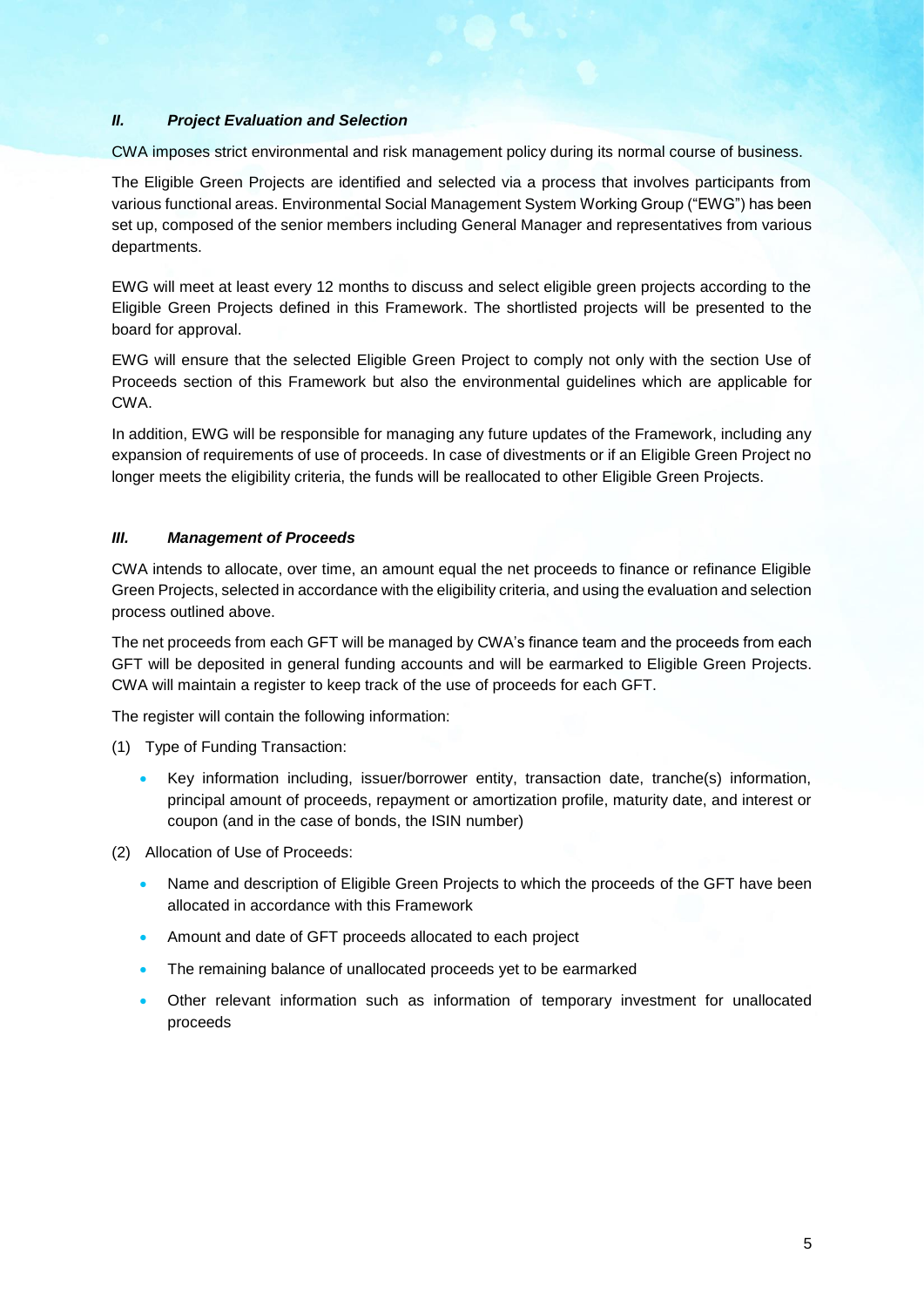Any balance of issuance proceeds which are not yet allocated to Eligible Green Projects will be held in accordance with CWA's liquidity guidelines for short term time deposits or investments. CWA commits not to invest unallocated proceeds in carbon intensive activities or any projects that are in conflict with the eligibility criteria under the GFF.

During the life of the GFT issued, if the designated Eligible Green Projects cease to fulfil the eligibility criteria, the net proceeds will be re-allocated to replacement Eligible Green Projects that comply with the eligibility criteria, as soon as reasonably practicable. CWA strives to maintain over time an amount of Eligible Green Projects at least equal of the total net proceeds of all GFT outstandings.

Additionally, if any material and critical controversies emerge in relation to a specific project, CWA commits to substitute that project with an alternative Eligible Green Project.

# *IV. Reporting*

CWA will provide information on the allocation of the net proceeds from each GFT in the CWA's Annual Report, ESG Report or website. Such information will be provided on an annual basis until all the net proceeds have been allocated and in the event of any material changes until the relevant maturity date.

The information disclosed will contain the following details:

# *Allocation Reporting*

- Details of each GFT that is outstanding
- Aggregate amount of proceeds from each GFT that has been allocated to Eligible Green Projects
- Share of financing vs refinancing
- Balance of unallocated proceeds from each GFT
- Examples of Eligible Green Projects (subject to confidentiality disclosures):
	- The aggregate amount allocated to various Eligible Green Projects
	- The remaining balance of funds which have not yet been allocated and type of temporary investment